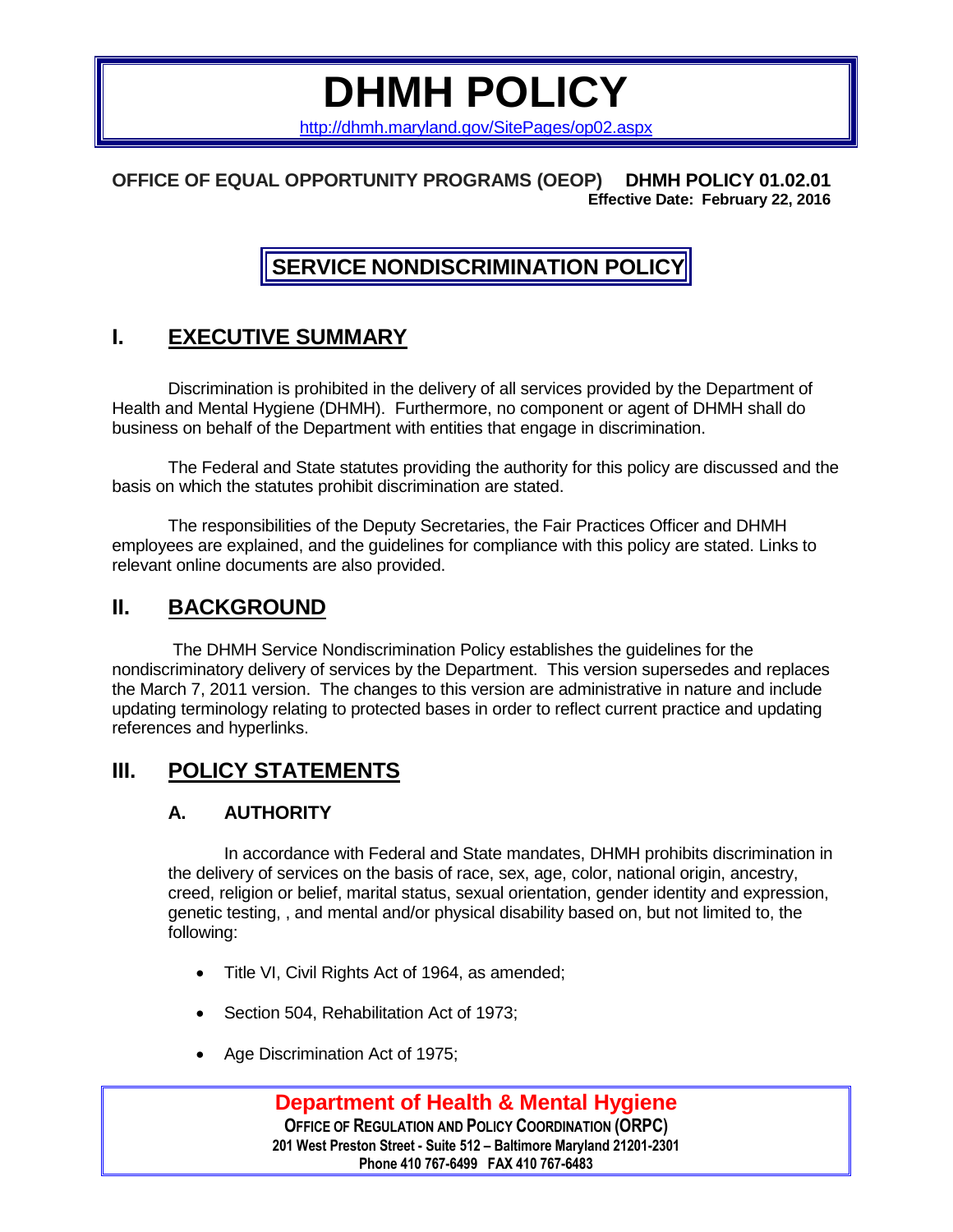- Title II, Subtitle A of the Americans With Disabilities Act of 1990, as amended;
- State Government Article, Title 20, Annotated Code of Maryland;
- COMAR 01.01.2007.16 Code of Fair Employment Practices;
- COMAR 01.01.2007.01 Standards of Conduct for Executive Branch Employees; and
- Other applicable Federal and State mandates that may include provisions on nondiscrimination in the delivery of services.

#### **B. APPLICABILITY**

1. This policy applies to all programs, activities and benefits operated or provided directly or indirectly by DHMH.

2 This policy also applies to all grant programs, health care providers, contractors and subcontractors that receive Federal or State Funds.

#### **C. ROLES AND RESPONSIBILITIES**

1. The Secretary hereby assigns each Deputy Secretary responsibility for ensuring the nondiscriminatory delivery of services by all programs directly or indirectly under his or her administration.

2. The Fair Practices Officer (or designee) shall have the following responsibilities:

- Monitor and enforce DHMH compliance efforts to avoid discrimination;
- Monitor policies and procedures necessary for compliance with applicable Federal and State mandates;
- Provide staff assistance to the Secretary and Deputy Secretaries for enforcement of this policy;
- Provide technical assistance and advice to staff in administrative and program units regarding the nondiscriminatory delivery of services;
- Act for the Secretary or Deputy Secretaries, when authorized, to carry out the provisions of this policy;
- Conduct on-site reviews, as necessary, to ensure nondiscrimination in the delivery of services;
- Provide compliance training for DHMH staff; and
- Prepare and submit relevant reports to the Secretary and appropriate State and Federal agencies;
- Investigate complaints of discrimination covered by this policy.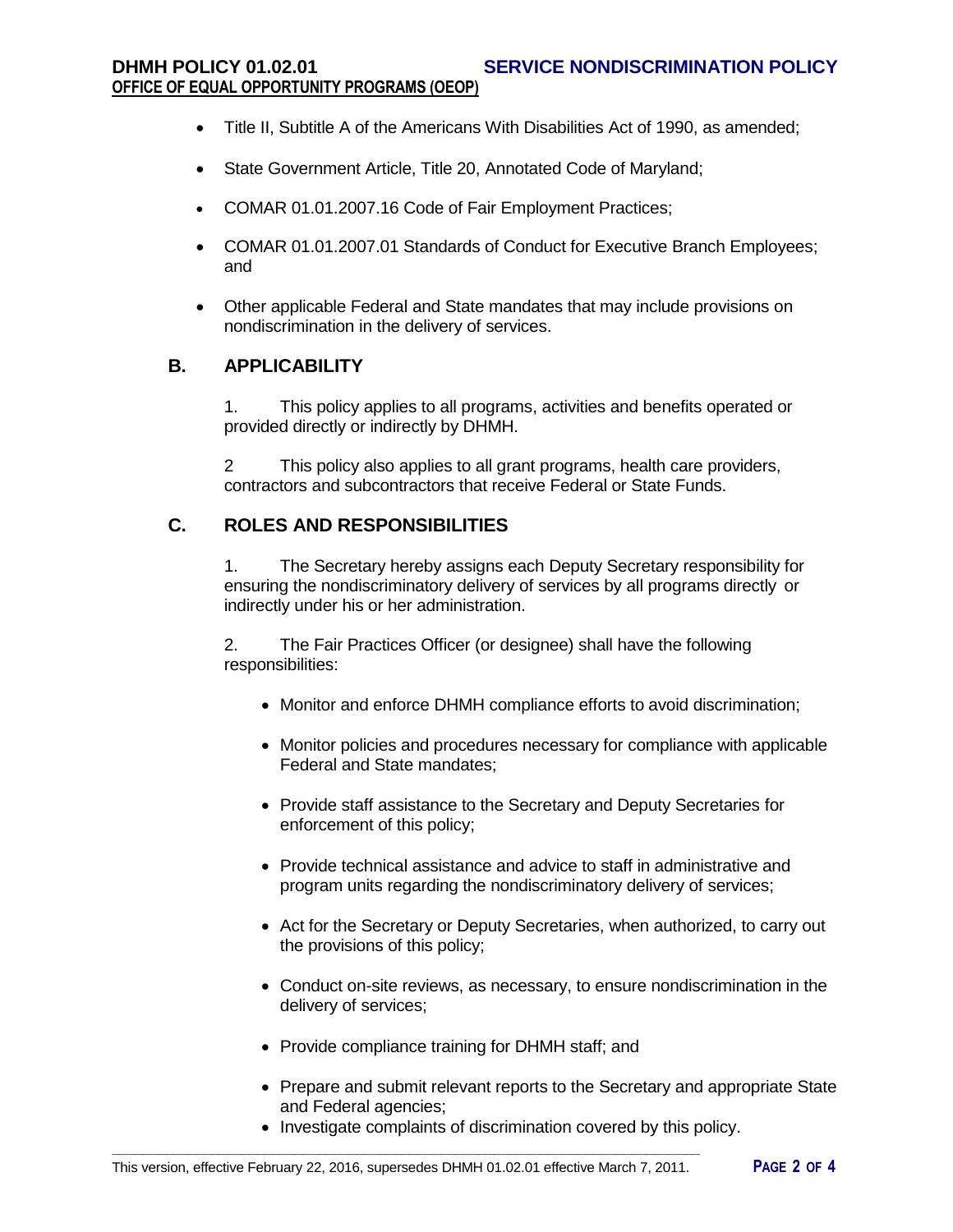3. All employees (including volunteers), vendors, contractors, subcontractors, agents, grantees and health care providers that receive Federal or State funds are responsible for compliance with the requirements of this policy.

#### **D. COMPLIANCE**

1. Employees shall act impartially in the delivery of services and not give preferential treatment to any private organization or individual. (COMAR 01.01.2007.01).

2. No employee shall refuse, withhold or deny service to any person because of race, sex, age, color, national origin, ancestry, creed, religion or belief, marital status, genetic testing, sexual orientation, gender identity and expression, or physical and/or mental disability.

3. Employees shall provide reasonable accommodations to individuals with disabilities to ensure an equivalent level of delivery of service.

4. Violation of these requirements is unlawful and is subject to disciplinary action, penalties or fines, as appropriate.

5. Employees who observe actual or possible discrimination in the delivery of services are encouraged to report the occurrence to the Fair Practices Officer at 410 767-6600 or dhmh.oeop@maryland.gov.

# **IV. REFERENCES**

- Age Discrimination Act of 1975 [http://www.dol.gov/oasam/regs/statutes/age\\_act.htm](http://www.dol.gov/oasam/regs/statutes/age_act.htm)
- Annotated Code of Maryland, State Government Article, Title 20 [http://mgaleg.maryland.gov/webmga/frmStatutesText.aspx?article=gsg&section=20-](http://mgaleg.maryland.gov/webmga/frmStatutesText.aspx?article=gsg§ion=20-101&ext=html&session=2015RS&tab=subject5%20State%20Government%20Article,%20Title%2020,) [101&ext=html&session=2015RS&tab=subject5](http://mgaleg.maryland.gov/webmga/frmStatutesText.aspx?article=gsg§ion=20-101&ext=html&session=2015RS&tab=subject5%20State%20Government%20Article,%20Title%2020,) State Government Article, Title 20,
- COMAR 01.01.2007.01 Standards of Conduct for Executive Branch Employees [http://www.dsd.state.md.us/comar/comarhtml/01/01.01.2007.01.htm](http://www.gov.state.md.us/executiveorders/01.07.01StandardsOfConduct.pdf)
- COMAR 01.01.2007.16 Code of Fair Employment Practices <http://www.dsd.state.md.us/comar/comarhtml/01/01.01.2007.16.htm>
- Section 504, Rehabilitation Act of 1973 <http://www.hhs.gov/ocr/504.html>
- Title II A, The Americans with Disabilities Act of 1990, as amended. [http://www.ada.gov/2010\\_regs.htm](http://www.ada.gov/2010_regs.htm)
- Title VI, Civil Rights Act of 1964, as amended [http://www.justice.gov/crt/grants\\_statutes/titlevi.txt](http://www.justice.gov/crt/grants_statutes/titlevi.txt)